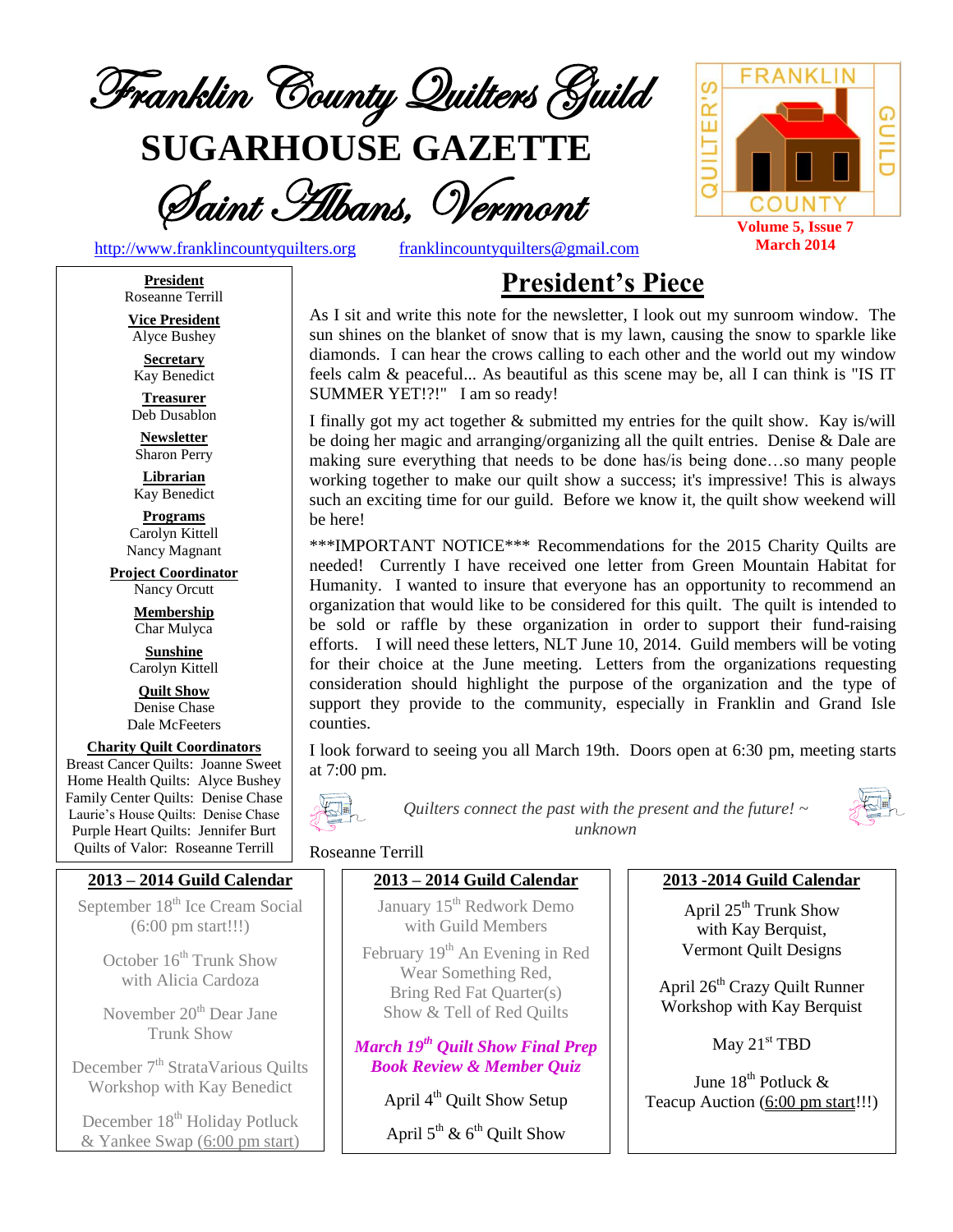# **FRANKLIN COUNTY QUILTERS GUILD Minutes of February 19, 2014**

Present: Total attended 47, including new member Alice Rouleau, and guest Tasha (Susie Perry's granddaughter).

Meeting called to order at 7:00 p.m. by Roseanne Terrill, President.

**Secretary's Report** for January meeting: Motion to accept by Nancy Orcutt, seconded by Linda Nadeau

**Treasurer's Report** for January: Motion to accept by Denise Chase, seconded by Carol Stanley

#### **Old Business**

Quilt Show:

- As of this meeting, thirty-five quilts have been registered for the show. Deadline for quilt registration is Wednesday, March 12 (one week before the March meeting).
- Bonnie Evans still has a few volunteer slots to fill.
- Sally Krupp reported that sixteen items have been submitted for the Silent Auction. It is hoped that we'll have at least twenty.
- Margaret Miller reported that vendors are set and ready to go.
- Diane Forey needs raffle tickets and money returned by mail or given to her at the next meeting.
- Gwen Guyette is putting together the fat quarter basket again this year. It is hoped that each guild member will contribute at least two fat quarters to the basket.
- Publicity posters and cards were available for members to take and distribute. Materials have been sent to shops participating in the Shop Hop.
- A new crew of husbands/sons for Friday pole pickup/setup and Sunday takedown/pole return is still needed.
- Rita Dean volunteered her husband, plus a truck and a trailer. Deb Dusablon's husband and Christy Mulyca will also help.
- Volunteers to provide soup in a crock pot: Rose Rixon and Nancy Magnant on Saturday, Helen Short and Deb Dusablon on Sunday.
- Volunteers to provide cookies or bars: Connie Lane, Gwen Guyette, Sandi Maynard, and Bonnie Evans.
- Denise Chase is booking appointments for quilt appraisals. Cost is \$40 for the first quilt, \$35 for the second, \$30 for the third.
- The Saturday show will close at 5:00, not 4:00, due to a printing error.

April Meeting and Workshop: Carolyn Kittell explained that Kay Berquist will be giving a trunk show and lecture at our meeting (scheduled for Friday, April 25) and a crazy quilt table runner workshop on Saturday, April 26. The workshop is \$30 per person; sign up with Carolyn Kittell.

Raffle Quit 2015: Denise Chase showed the completed quilt top. Bev Cook will do the quilting.

#### **New Business**

Block of the Month: For the March block (Buckeye Beauty), scrappy with black as noted on printed supply list and photo on website. Instructions from Quilter's Cache were distributed.

#### **Monthly Drawings**

- Door Prize: Rita Dean (book) and Christy Mulyca (gift bag)
- Charity Quilts: Sandi Maynard
- Block of the Month: Sandi Maynard

## **Program**

An Evening in Red:

- Show and Tell of red quilts
- Get Acquainted game, featuring Carol Stanley, Helen Short, Christy Mulyca, and Margaret Miller (not necessarily in that order!)
- Red fat quarter exchange

## **Show and Tell**

**Next meeting** - Wednesday, March 19, 2014 at 7pm (doors open at 6:30).

Meeting adjourned at 8:50 p.m. Minutes submitted by Kay Benedict, Secretary



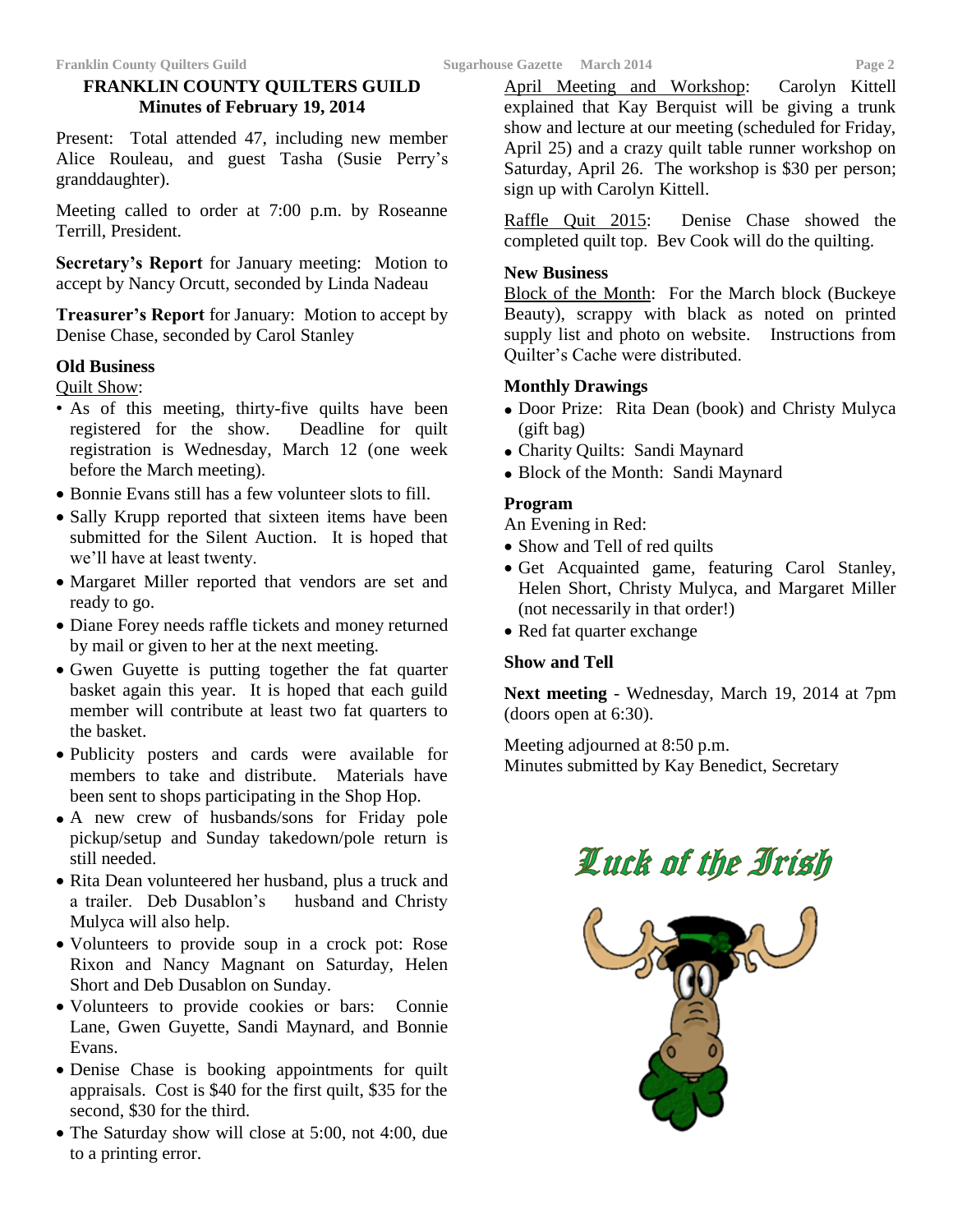#### **TREASURER'S REPORT FOR MARCH 2014**

# **FRANKLIN COUNTY QUILTER'S GUILD Treasurer's Report -- March 19, 2014**

| <b>Opening Balance</b>                                                                                                                                                                                                                                                                                                                                                                                                                     |                                                                                                                         | \$4,810.78 |
|--------------------------------------------------------------------------------------------------------------------------------------------------------------------------------------------------------------------------------------------------------------------------------------------------------------------------------------------------------------------------------------------------------------------------------------------|-------------------------------------------------------------------------------------------------------------------------|------------|
| <b>Funds Collected</b><br><b>Raffle tickets</b><br>Membership<br><b>Quilt class</b>                                                                                                                                                                                                                                                                                                                                                        | \$105.00<br>\$60.00<br>\$60.00                                                                                          |            |
| <b>Funds Collected Total</b>                                                                                                                                                                                                                                                                                                                                                                                                               | \$225.00                                                                                                                |            |
|                                                                                                                                                                                                                                                                                                                                                                                                                                            | Sub-Total                                                                                                               | \$5,035.78 |
| <b>Funds Paid Out</b><br>Church of the Rock, Mar rent<br>Gerald Perry, Room set-up for Mar<br>Regal Art Press, QS posters<br>Jean Ann Branch, QS mailing, misc<br>Jean Ann Branch, QS misc @ Staples<br>The Cincinnati Ins Co, Ins pmt<br>Bonnie Evans, QS fat grtr basket<br>Denise Chase, QS fabric, ink, paper<br>Nancy Orcutt, BOM copies (Feb, Mar, Apr)<br>Sally Krupp, QS gift bags, misc<br>Diane Forey, QS postage raffle tickets | \$35.00<br>\$25.00<br>\$120.92<br>\$67.68<br>\$134.93<br>\$334.00<br>\$41.99<br>\$58.02<br>\$31.00<br>\$32.49<br>\$9.20 |            |
| <b>Funds Paid Out Total</b>                                                                                                                                                                                                                                                                                                                                                                                                                | \$890.23                                                                                                                |            |
|                                                                                                                                                                                                                                                                                                                                                                                                                                            | <b>Grand Total</b>                                                                                                      | \$4,145.55 |

2014 YTD Collections: \$281.00

Respectfully submitted, Deborah L. Dusablon, Treasurer 03/19/2014

# *Deadline for articles for the next newsletter:*

# **Wednesday, March 26 th , 2014**

Please email articles to Sharon Perry, [vtquilter@gmail.com,](mailto:vtquilter@gmail.com) or mail to PO Box 517, Montgomery Center VT 05471

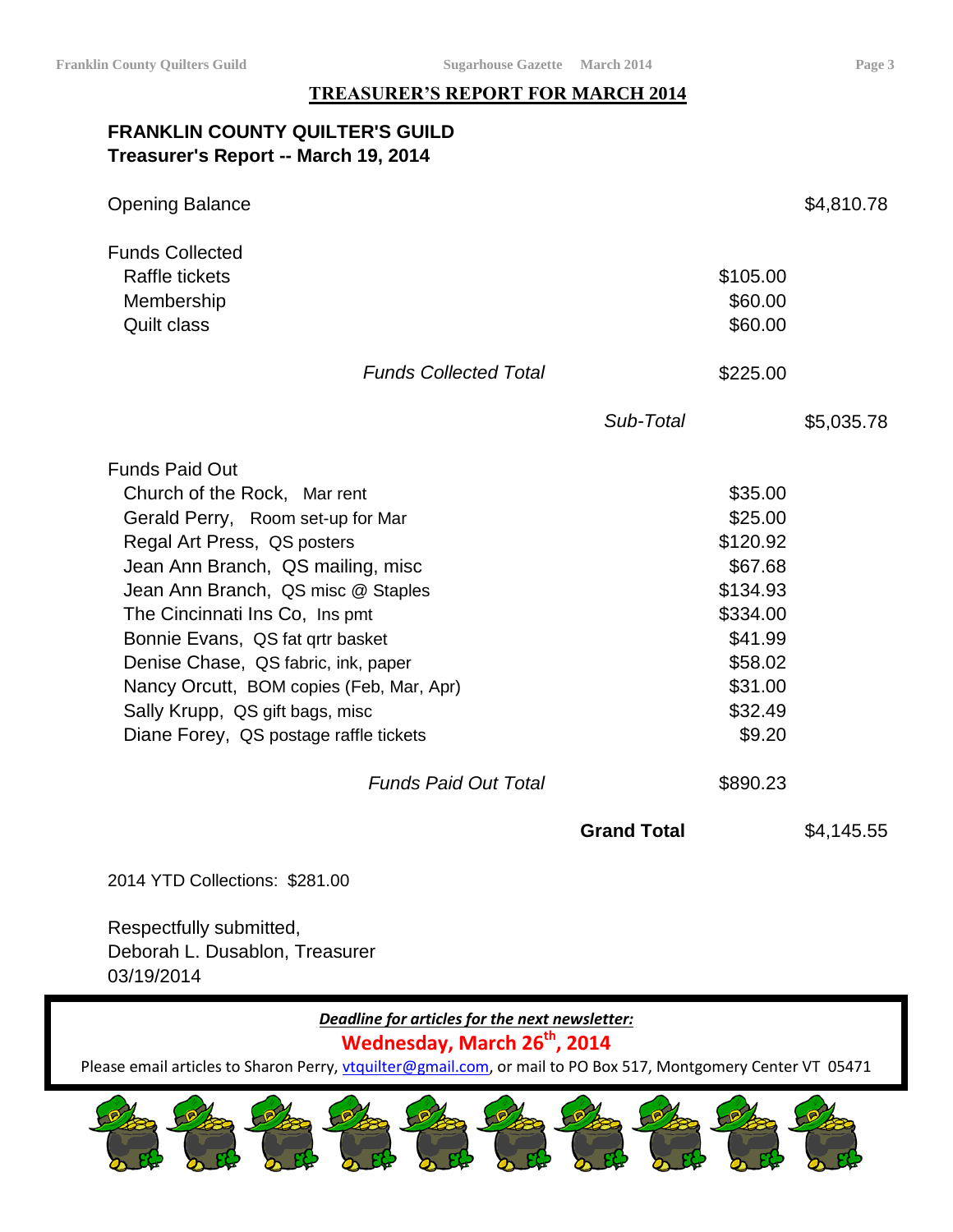

# **QUILT SHOW: 25 DAYS AND COUNTING**

The 2014 Quilt Show is only 25 days away, and the planning and preparations now quick into high gear. Kay Benedict has indicated we're quickly closing in on the magic number of 100 registered quilts. So we'll be able to fill the gym at

City Hall with lots and lots of color. As always, it will be a beautiful display of the talent in the guild.

**- We need donations!!!** The Silent Auction needs more items for the **Silent Auction** table. Table runners/toppers, matching placemats and napkins, bags and totes, wall-hangings, quilt kits, and gift baskets have all been popular sellers in the past. If you have an item to donate, bring it to Sally Krupp at the March guild meeting. We also need **fat quarters** for the basket of FQs we use as a prize for the raffle. If you have any fat quarters, please give them to Gwen Guyette.

**- We need your raffle tickets!!!** Diane Forey is the raffle ticket coordinator this year. She asks that each member return the raffle tickets and money for the tickets in an envelope with the member's name written on the outside. Diane wants to be sure to properly credit the returned tickets and money to the correct member and avoid making unnecessary telephone calls looking for unreturned tickets. **ALL TICKETS AND MONEY MUST BE TURNED IN BY THE MARCH MEETING.**

**- Don't forget to schedule an appointment for a quilt appraisal!!!** Sandra Palmer will be doing appraisals during the quilt show again this year. Last year, many members were surprised at the appraised value of their quilts and never imagined their quilts were worth the value Sandra assigned; one member's miniature quilt (measuring 14" X 16") was appraised for \$750!!! The appraisals Sandra completes are useful if a quilt is ever damaged or lost. Without an appraisal, insurance companies will only pay to replace the materials used to make the quilt. If a quilt is appraised, the insurance company must work with the appraised value for an insurance settlement.

**- Don't forget to complete and enter your Challenge Quilts!!!** Sharon Perry has issued a challenge to all guild members to complete a quilt

using at least one Dear Jane block or triangle. Rules for the challenge are outlined below.

**- Registered quilts need to be dropped off at City Hall on Friday, April 4th, between 1:00 p.m. and 3:00 p.m.** If you're not available to drop your quilt(s) off during these hours, please have a friend bring your quilt(s) to City Hall.

# **DEAR JANE CHALLENGE QUILT RULES FOR QUILT SHOW**

- 1. The Challenge Quilt can be no larger than 24"W by 24"H. It can be any size smaller.
- 2. The quilt must include at least one (1) block or pieced/appliquéd triangle from the Dear Jane quilt. The block/triangle can be resized to any measurement to fit within the quilt's size limitations above. Any other blocks in the quilt can be any design as long as at least one (1) block/triangle is a Dear Jane block/triangle.
- 3. The quilt must be completed using Civil Warera reproduction fabrics or fabrics which look like Civil War-era fabrics.
- 4. The quilt must be entered into the 2014 quilt show. The Dear Jane block or triangle needs to be identified, by the Dear Jane name and Dear Jane location (i.e. Tic-Tac-Toe, C-4), in the quilt's description on the entry form.

If you have any questions, please email Sharon Perry at [vtquilter@gmail.com](mailto:vtquilter@gmail.com) or call her at 326-3135.

## **MONTHLY FREEBIE**

After the Redwork program in January, this newsletter editor has decided to include a monthly themed pattern for Redwork through February 2015. Here's the pattern for March; enlarging by 200% will yield a pattern about  $6\frac{1}{2}$ " W & 5" L.

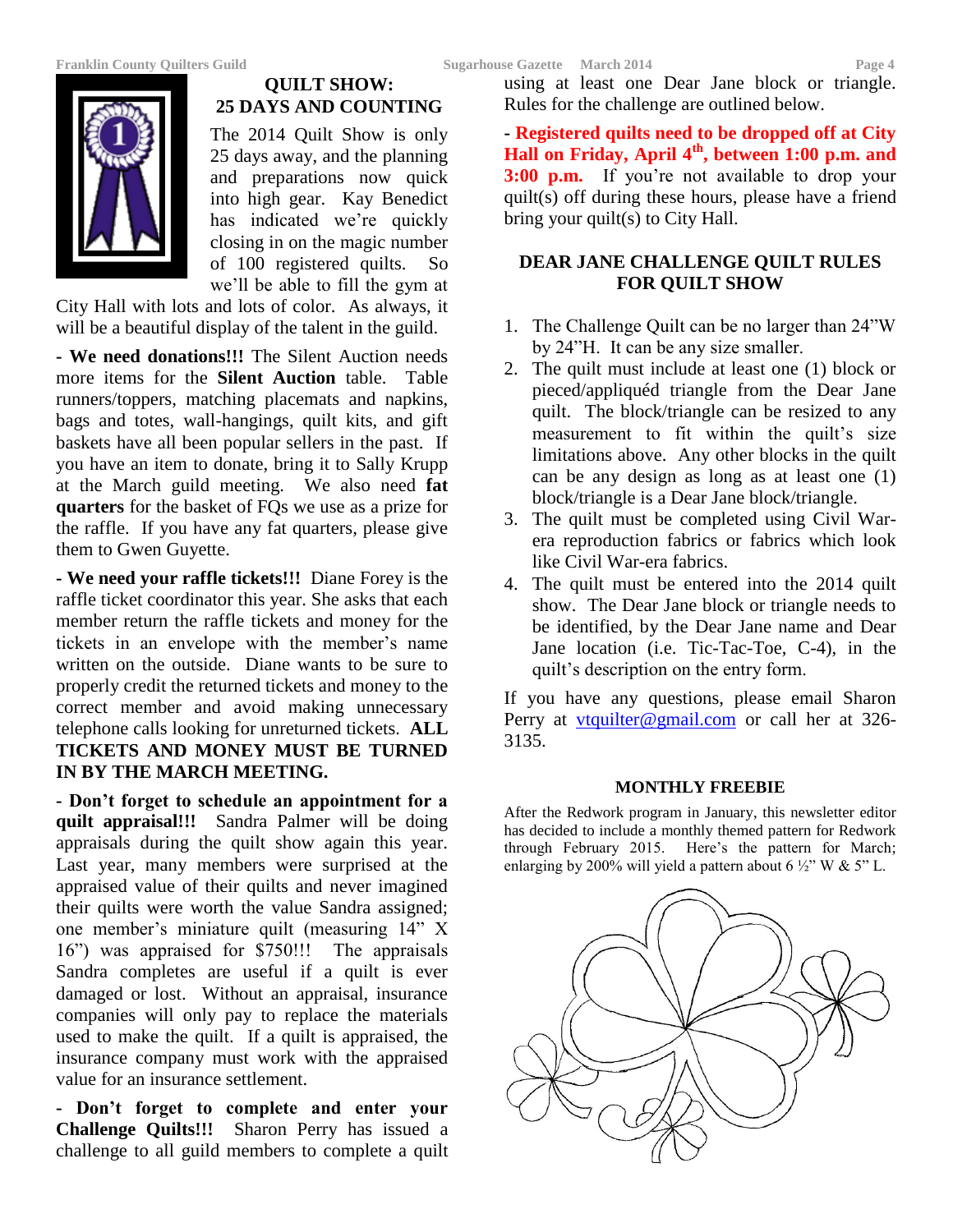

March 2<sup>nd</sup><br>March 15<sup>th</sup>

**nd Joanne Fournier Shirley Bombard March**  $18^{th}$  **Helen Short March 19th Nancy Orcutt March 24th Cleone Pigeon March 27th Diane Forey March 29th Christy Mulyca**



# **MARCH GUILD MEETING**

Our president, Rose Terrill has challenged us all to wear green. There could be a small prize for you if you do.

While the meeting will focus on final preparations for the quilt show, Carolyn Kittell has some fun and interesting activities. There will be a discussion of the history of the textile factories in the Northeast. And back by popular demand, Carolyn will once again feature 4 guild members and their stories in Carolyn's effort to get us to know one another better this membership year. Come join the fun!!!

#### **NATIONAL QUILTING DAY** *Press Release courtesy of The National Quilting Association*

The National Quilting Association, Inc. began sponsoring National Quilting Day with a resolution passed by members attending the 22nd in Lincoln, Nebraska in June 1991. The third Saturday in March is officially designated as National Quilting Day, but over the years, observance of National Quilting Day has unofficially expanded to the whole month of March!

# **This year the 23rd annual celebration will be held on** *March 15, 2014***.**

National Quilting Day gives us the opportunity to reflect with pride on the traditions of quilt making and the contributions quilt makers have made to their families and communities for generations.

In 2013, the National Quilting Association, Inc. held a quilt design contest for the members. The designer of the winning quilt was Evelyn Young of LeRoy, Illinois. Her design, titled "Stash Attack", is free and available here: [http://www.nqaquilts.org/media/uploads/2014/01/03/file](http://www.nqaquilts.org/media/uploads/2014/01/03/files/StashAttack_webextra.pdf) [s/StashAttack\\_webextra.pdf](http://www.nqaquilts.org/media/uploads/2014/01/03/files/StashAttack_webextra.pdf)

## *A Brief History of National Quilting Day*

In 1989, the Kentucky Heritage Quilt Society organized a "Quilters' Day Out" on the third Saturday of March to celebrate the rich tradition of quiltmaking in Kentucky. In 1991, the NQA officers were so enthused with the concept and success of "Quilters' Day Out" that they voted to take it to a national level.

The first National Quilting Day was observed in 1992 and since then it has grown into a global celebration for all quiltmakers and quilt lovers. Helen Storbeck, one of the founders of National Quilting Day, wrote in *The Quilting Quarterly*, "Groups of quilters were encouraged to hold special events, publishers and shop owners were invited to sponsor promotions especially for quilters and it quickly became a grassroots endeavor with quilters in every part of the country participating. In the first year of National Quilting Day, quilters in other countries asked to participate. They were welcomed with open arms. As our feelings of a community network have evolved to include a world community, it is only appropriate that quilters and quilt lovers everywhere united to give recognition to the special art form."

# **QUILT TIPS**

- Keep some alcohol prep pads in your sewing box and near your sewing machine. They're great if you jab yourself with a needle. You can also use them to clean your needle when it gets sticky from fusibles or glue.
- Before starting a new quilt, transfer the cutting instructions to a dry erase board. As you cut, erase that size and move on. It's easier than looking at the instructions in the magazine.
- Cut your practice pieces for machine quilting into circles and zigzag the edges. You can use the circles as protection between pieces of china when stacking them.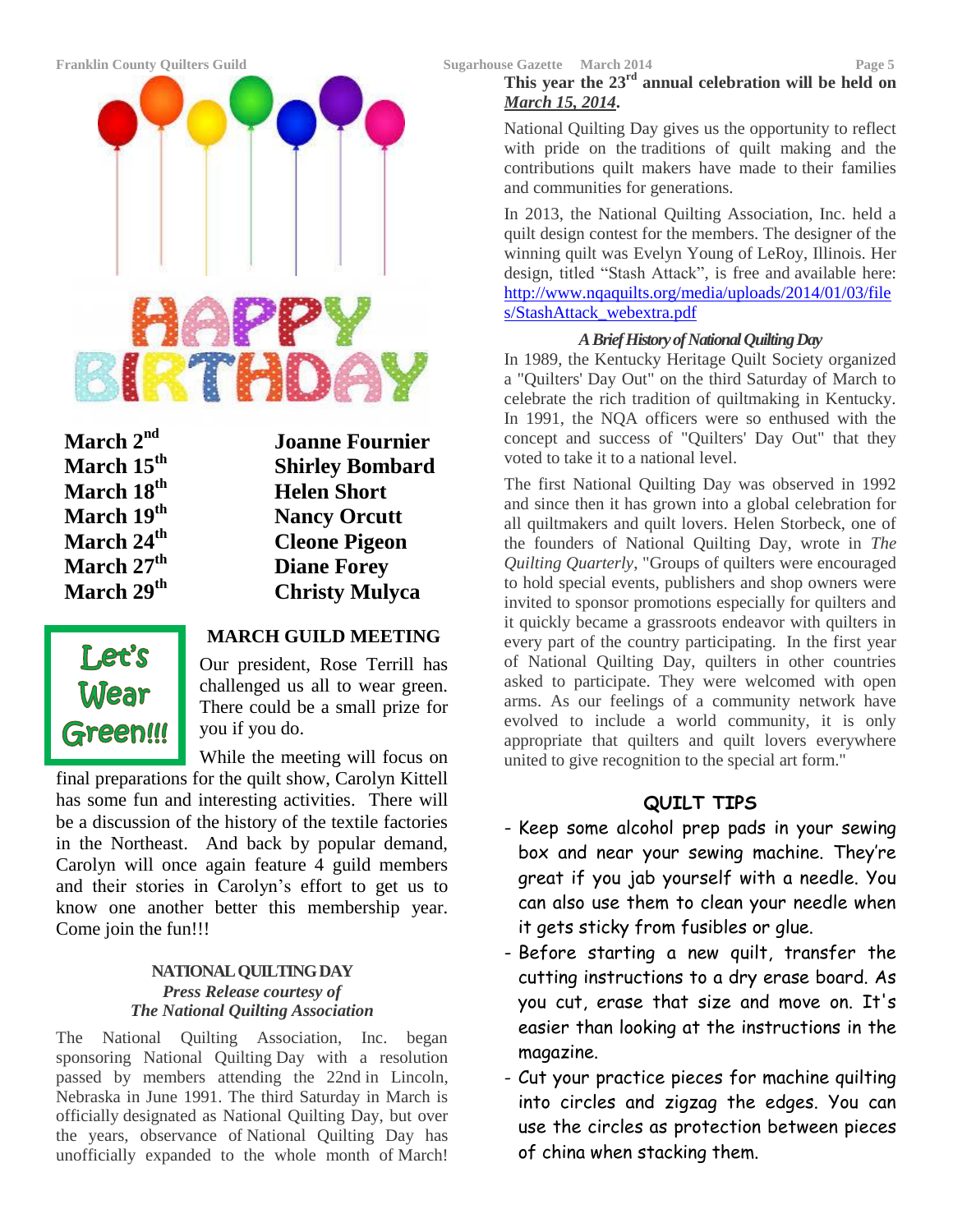# **MARCH 2014 BLOCK OF THE MONTH PATTERN: BUCKEYE BEAUTY**



**Pattern from www.quilterscache.com Use black or black print for Color 1, blue for Color 2, red for Color 3, green for Color 4, floral print for Color 5, navy for Color 6, yellow for Color 7, and cream for Color 8.** If you have any questions, call Carol Stanley 849-2949.

**Click the link below for the Buckeye Beauty block pattern <http://www.quilterscache.com/B/BuckeyeBeautyBlock.html>**

Don't forget to continue to Page 2 of the instructions; the link to Page 2 is at the bottom of the page.

# **ON THE WEB…PATTERNS FOR MARCH**

**SHAMROCK APPLIQUE BLOCK: <http://weefolkart.com/sites/default/files/patterns/shamrock.pdf> SPRING SHAMROCK REDWORK: [http://auribuzz.files.wordpress.com/2012/03/victoria-findlay-wolfe-aurifil-march](http://auribuzz.files.wordpress.com/2012/03/victoria-findlay-wolfe-aurifil-march-project-spring.pdf)[project-spring.pdf](http://auribuzz.files.wordpress.com/2012/03/victoria-findlay-wolfe-aurifil-march-project-spring.pdf) SHAMROCK BANNER: <http://www.totallystitchin.net/wp-content/uploads/2010/03/project-tsshamrockwallhanging1.pdf>**

**SINGLE IRISH CHAIN: <http://www.simplicity.com/t-free-quilt-patterns-Irish-Chain-Quilt.aspx>**

# **FEATURED ONLINE TUTORIAL: JELLY ROLL RACE 2**

**From Missouri Star Quilt Company**

**<http://www.youtube.com/watch?v=9w9UOFj0CSo&list=UUWnhR7raxVFDHmDXqCIzuAw>**

# **MORE QUILT TIPS**

- Wooden figures sold at craft stores make good quilting designs, especially for kids' quilts!
- When cutting quilt pieces, save a small strip of selvage with the printed names of the fabric collection and fabric company. Then, if you happen to run short, you have the information needed to find more fabric.
- Avoid using fabric softener in the washer or dryer when you prewash fabrics that you later intend to fuse. Fusible web will not adhere properly to fabrics treated with fabric softener.
- Audition potential quilting designs by drawing them on clear plastic. Lay the plastic on the quilt top to get a feel for how a quilting design will look.
- Before bidding farewell to that old dishwasher, rescue the utensil basket. Use it for storing scissors, rotary cutters, and pencils on your cutting or work table.
- Fold long lengths of fabric over a coat hanger to store them. This will prevent sharp creases that result from folding and stacking fabrics for storage.

Happy St. Patrick's Day



Happy St. Patrick's Day